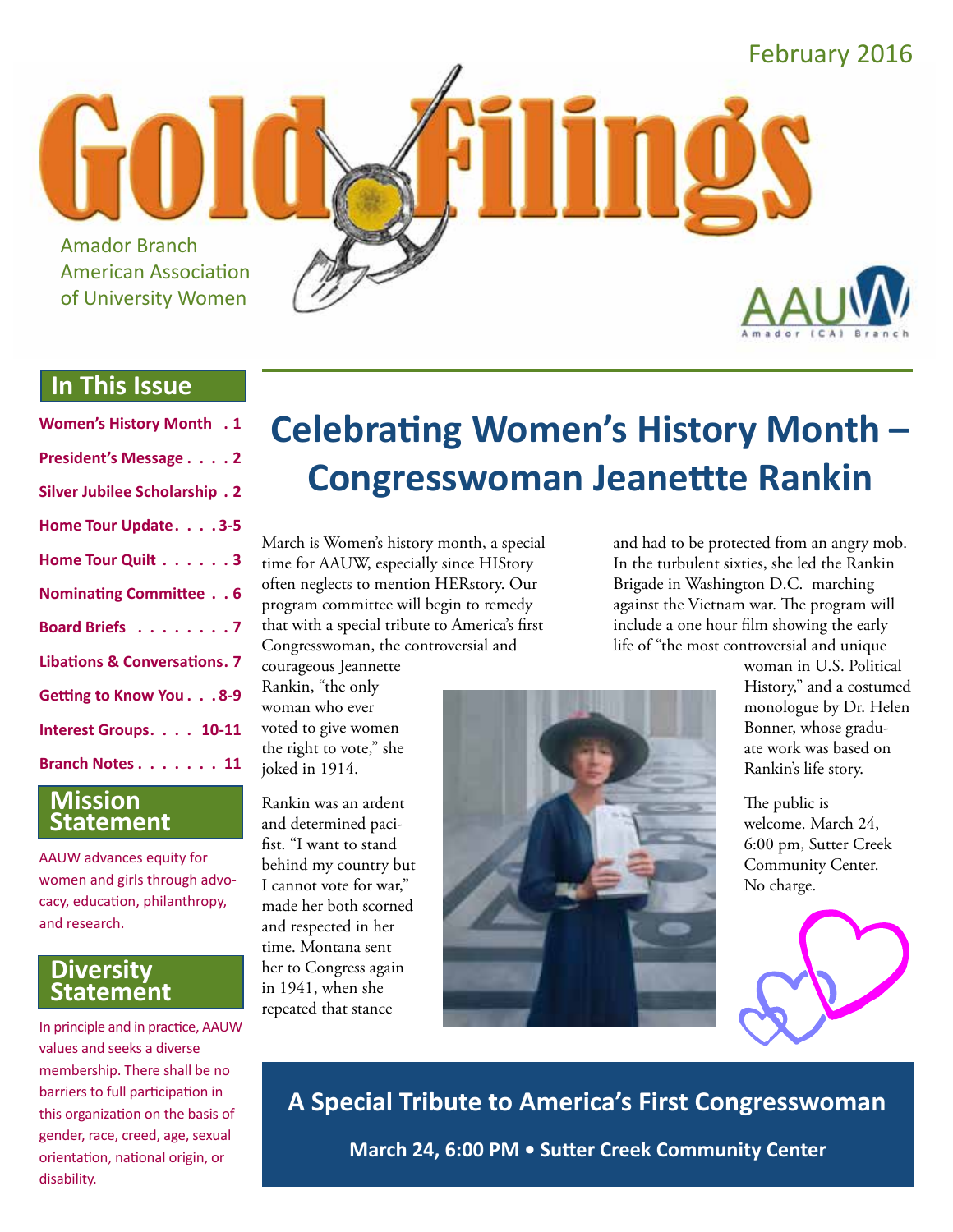# **President's Message**

#### *by Michele Powell*

We cannot deny that 2016 is speeding along and as we get closer to Home Tour on April 16, time will go by even more quickly. The Home Tour committee headed up by Sandy Campbell is working very hard to finalize all the many details that go into a successful Home Tour, BUT your help is needed, as well.

We need you to buy quilt raffle tickets and to sell tickets to friends and neighbors. The quilt is available for you to take to other organizations' meetings for the purpose of selling tickets and promoting the Home Tour. Please contact Sue Harrington for tickets and information.

We need you to volunteer to be a hostess on the Home Tour; contact Teresa Ryan or Judy Regnier to sign up. Serving in some capacity on Home Tour day is an expectation of branch membership, is greatly appreciated and is definitely needed. Thank you.

We need you to buy Home Tour tickets. It is very important that you buy at least one Home Tour Ticket or better yet, bring a friend and buy two tickets. All the proceeds go to the scholarship fund, as you know, and \$15 of the \$22 ticket price is tax-deductible. Tickets will be available after March 14. Buying a Home Tour ticket is also an expectation of branch membership. The local ticket sales venues are on our website under HOME TOUR. http://amador-ca.aauw.net

I want to offer many thanks to our Program VP, Helen Bonner, for producing the very successful Local Authors Program last month. Our two speakers, Mary Volmer and Elaine Zorbas, were both fun and interesting. We continue to learn about our gold rush history. There were 27 branch members and 20 community members in attendance.

In the absence of a Hospitality Chair we have been relying on branch members to volunteer to provide this service for each program. Karen Baker did an amazing job of organizing and setting up the food and drinks table. Thank you, Karen. And, of course, we couldn't have had a hospitality table if it weren't for the board members who brought food. Some members provided refreshments even though they couldn't attend the program! Thank you to all the board members who provided the refreshments.

Now I am looking ahead to our March 24 program. To celebrate Women's History Month we'll be introduced to American's first Congresswomen, Jeannette Rankin, who was elected one hundred years ago in 1916. I hope you can join me for this film and discussion.

Please mark your calendars for the next two events. The scholarship awards ceremony will be held May 13 and our Annual Meeting will be June 11. We will provide the details as the dates get closer. There is no program in February.

The nominating committee is working to put together a slate of elected officers and appointed chairs. Nancy's report on the status of the how far the committee has gotten and which positions are still open is on page 6.

AAUW Amador is in imminent danger of having to file "dissolution of charitable organization" papers. We cannot legally exist without a president, treasurer and secretary. When you read Nancy's report you'll see that there are 15 open positions!! I hope you will consider taking on one of these roles. You can buddy-up with another member and share a position. Thank you.

 *~ Michele*

# **Silver Jubilee Scholarship Fund in San Francisco**

#### Happy 2016!

I am the chair of the Silver Jubilee Scholarship Fund in San Francisco. We give \$2000 scholarships out once a year. We want as many students to hear about this and apply if they are eligible. In advance, thank you for dispersing this information in your communications to your branches.

The San Francisco AAUW branch will offer scholarships of \$2000 each to help upper division and graduate school women complete their final year of study in an accredited college or university for the school year 2016-2017. The courses can be online if students are fulfilling their requirements through the colleges or universities. Candidates must live or be attending a university or college within a 100 mile distance of San Francisco and be on track to complete their course of study by June, 2017. There is no restriction on the use of the funds. Completed applications are due by April 30, 2016.

If you are interested, or have friends or relatives who may benefit from the scholarship, please check the Silver Jubilee information on the AAUW San Francisco website at www.aauwsf.org. The application process can be completed and sent to me by internet.

If there are any questions, please let me know.

Mary Suter, Silver Jubilee Scholarship Fund marsuter@yahoo.com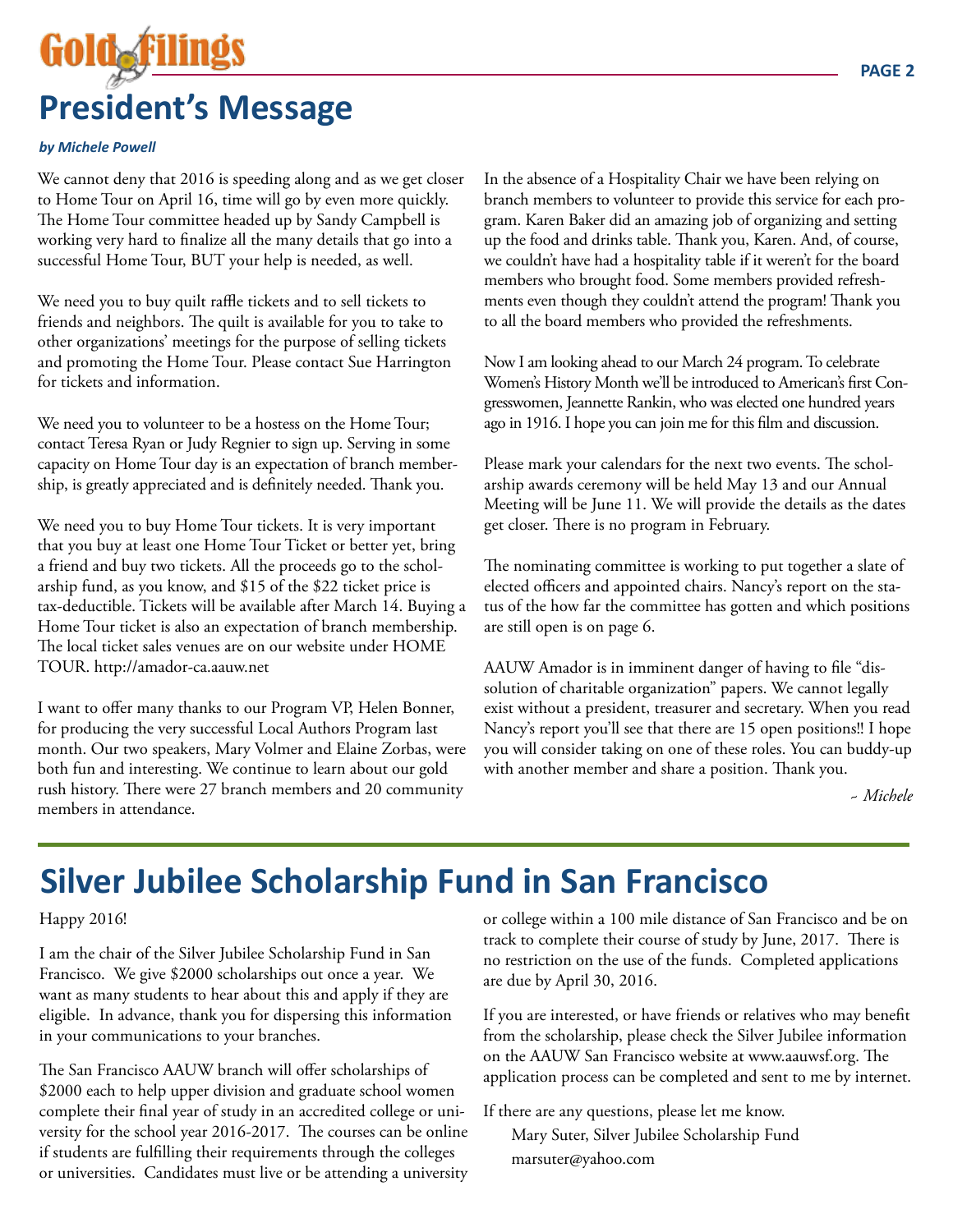

**PAGE 3**

The poster design has been finalized. Thank you, Rebecca Wilson. Instead of bookmarks for distribution with the poster, we are going back to tear sheets with the same general information. Postcards to past tour participants will go out by March 1 to encourage advance ticket sales. A PayPal button will appear on our website to coincide with the March 14 start of local ticket sales. People have asked for years to use credit cards and now they can—on the website only.

Amador Transit approved a shuttle to take visitors who park at Amador High School to the center of Amador City. Home Tour has now been added to the Transit calendar which provides us with access to shuttles in the future. Parking is often difficult during our tours so this will be a huge help.

 Information on the tour sites—four homes and four historic sites—start in this issue. The rest will follow in March and April. There are two additional sites for the tea and art show. All of these are a short walk from one another. More hostesses are needed so please contact Judy Regnier or Teresa Ryan to volunteer. Everyone needs to be helping in some way during Home Tour.

The quilt committee has outdone itself again. This year's gorgeous quilt is entitled Amador City Blues and features an asymmetrical log cabin design. Be sure to buy your tickets from Sue Harrington or get a packet to sell to friends and family and even strangers. Everyone is going to want this one. I'd call dibs but I doubt it will help.

> Judy Venckus Nancy Schuster

#### **Steering Committee:**

Bobbie Brubaker Sandra Campbell Claire Wait



# **Hostesses Needed! Cookies, Please!**

We need more hostesses for the Home Tour! Thanks to the many of you who have already volunteered, but there are still morning and afternoon shifts that need others! As a member, your participation is requested and necessary in making our fundraising efforts successful. We are therefore reaching out to you to serve as hostesses at the tour sites (four beautiful homes, three historic sites) in Amador City on Saturday, April 16. Only half a day (three hours), and the other half you may enjoy the Tour! Please respond to Teresa Ryan tzryan@att.net or Judy Regnier at woodsangel@volcano.net to sign up. It's fun and much appreciated!

# **Home Tour Update Home Tour Quilt 2016**



Everyone is excited about this year's Home Tour Quilt, so don't miss your opportunity to purchase tickets. You can buy one ticket for \$1, six tickets for \$5 or more, increasing your chances of winning the quilt and supporting our AAUW Scholarship Fund benefiting women and girls.

You can also help by taking packets of tickets to our Branch's Interest Groups that you belong to and other organization meetings you attend.

Let's make this a great year for quilt ticket sales! Contact Sue Harrington (susanlh@volcano.net to contribute to this great cause.

The Amador City Home Tour 2016 is on April 16. All AAUW members are expected to make 4 dozen cookies. These should be one or two bites. Cookies will be picked up from the dropoff locations on Friday, April 15, at 4 p.m. Two of the locations are the homes of Margie Guletz in Jackson and Jackie Martinez in Ione. You may take them there ahead of time

> after calling to make sure it is convenient. For the Pine Grove location, Sierra Travel, drop off only on the 15th by 4 p.m.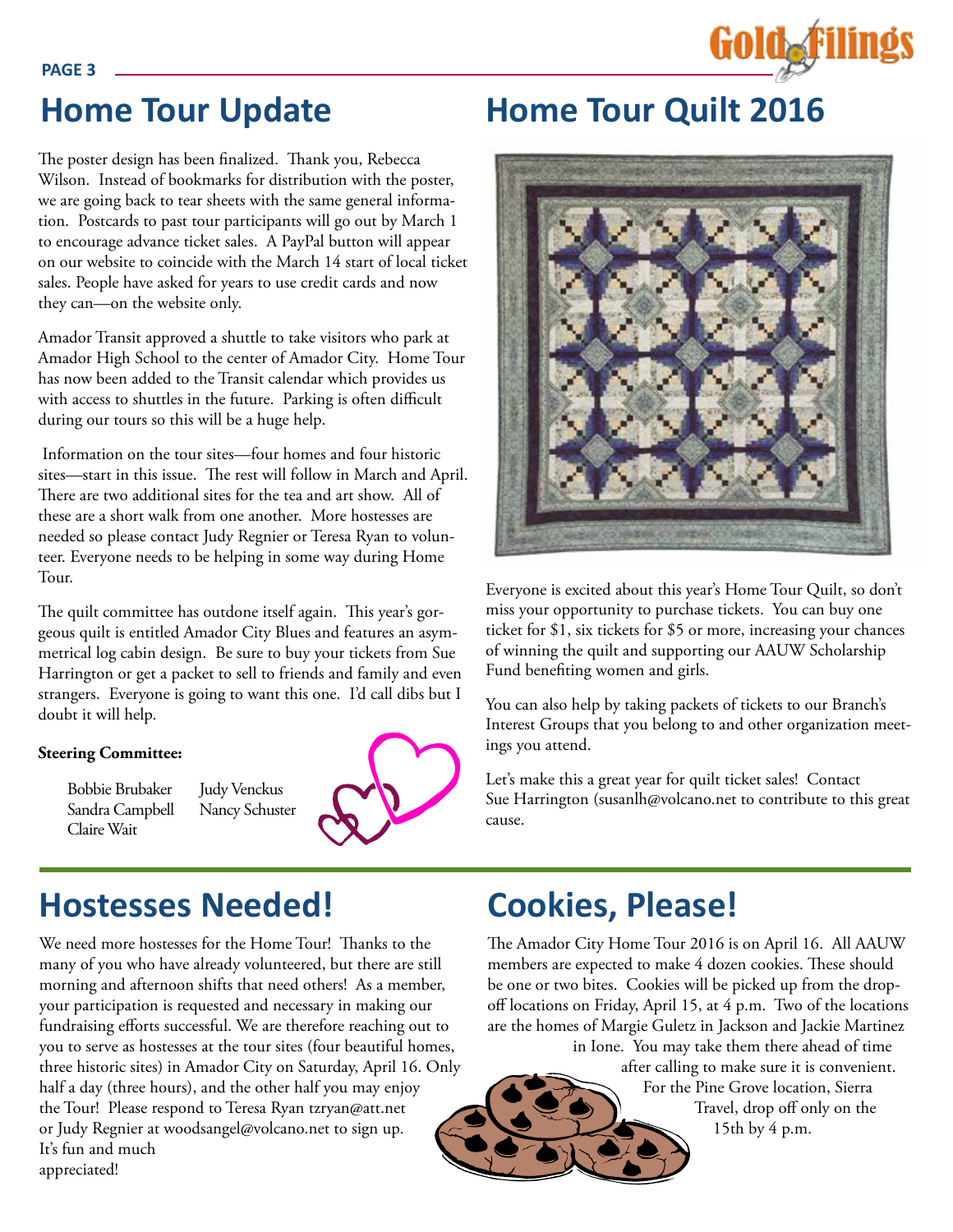

# **Home Tour Homes**

# **The Amador House — 14501 E. School Street (Owners: Sara Allen and Dave Bissell)**

Sitting atop a hill with views of Amador City, this country Victorian home straddles E. and W. School Street. The original home was built around 1874 and was part of the booming mining era. The property to the East was the original Amador Mine. Present owners Sara Allen and Dave Bissell bought the house in 2003, and took two years to renovate it. The extensive renovation added a detached garage with apartment, expanded the first floor of the original house and added a second floor living area. The home is now over 3,000 square feet.

Enter the home on E. School Street, through a private courtyard with a spectacular fountain built by owner/contractor Dave Bissell. The large rock at the front of the fountain came from one of the Sutter Creek mines.

Step into the kitchen, this is where the original home ended. The renovated kitchen is modern and inviting, with beautiful white cabinets replicating the original design. Countertops are granite tile with a subway tile backsplash. The work island has wood from the walls of the original home, and the flooring is warm oak.

The oak flooring extends to the living room. Ask about the "ghost footprints" on the living room floor, which multiple sanding and staining could not remove. Light fixtures are from the original home and complement antique furnishings interspersed throughout the home.

The master bedroom is in the new downstairs extension. A beautiful four-poster bed sits in the middle of the room, with a comfortable love seat and sitting area in front. A gas stove is tucked in the corner.

Upstairs is a two-bedroom addition with its own kitchenette and bathroom, affording a rental option or quiet retreat for guests. The main bedroom is large and includes a king-sized bed and sitting area. Antique furnishings are representative of the Victorian era.



The detached garage is the home's final addition. Over the garage is a separate studio apartment, which the owners occasionally rent. Outside is a small balcony with a gorgeous view of downtown Amador City. A fitting ending to this historic home's tour.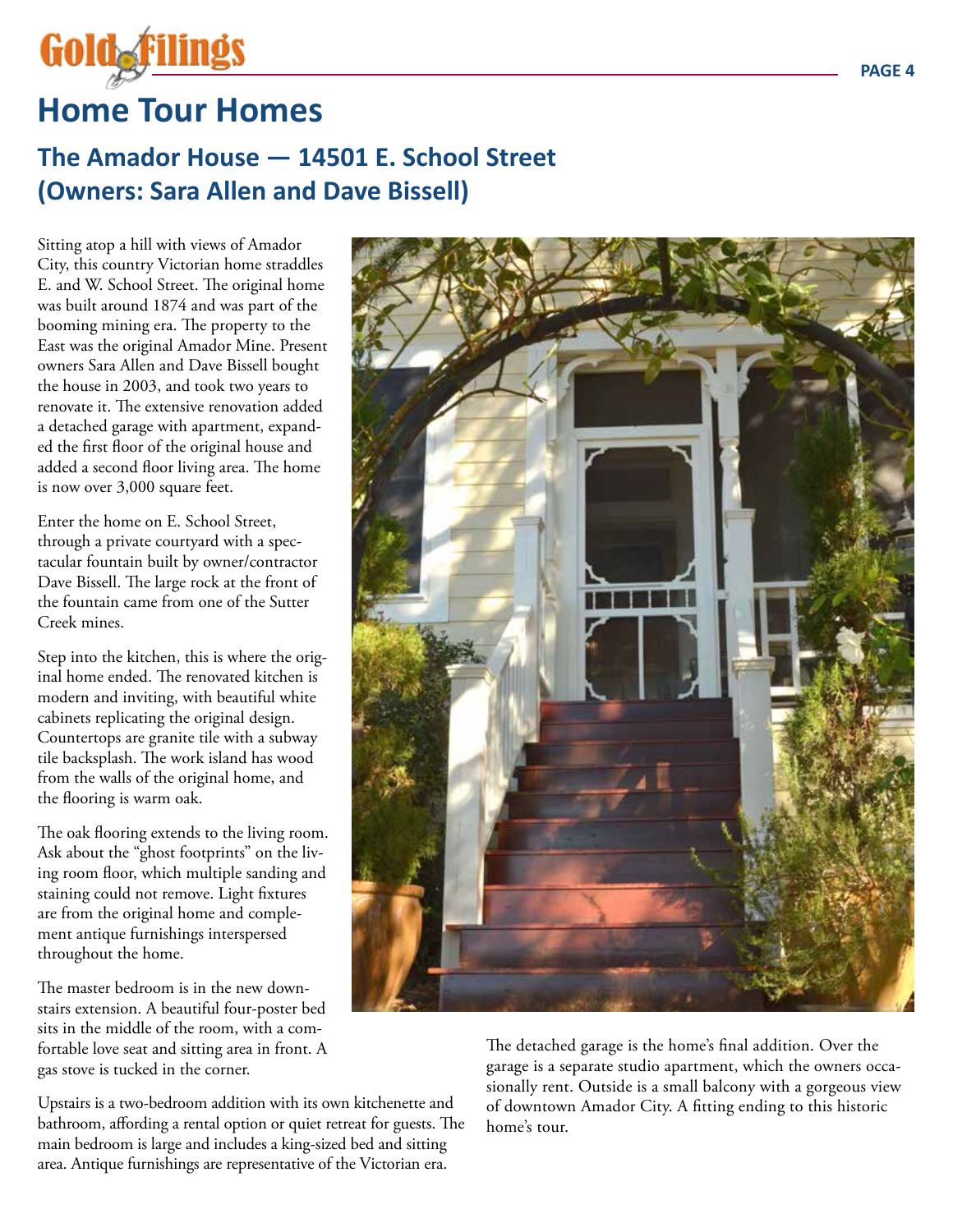

# **Home Tour Homes**

# **Karen Sage and Chuck Laughlin Home — 10602 Fleehart (Owners: Karen Sage and Chuck Laughlin)**

It started with a church, bought 20 years ago. Then in 2007, Karen Sage and Chuck Laughlin also bought the house in front of the church. Now they live in both. Sage and Laughlin own the Hotel Sutter in Sutter Creek. Their unique and exquisite homes are a must see on the home tour.

They call the home on Fleehart Street, their Playhouse. Built in 1920, the renovated home bears no resemblance to the original. Everything reflects the artists that Sage and Laughlin are. In fact, the home also serves as an art studio. In the living room, Gallery track lights highlight the arched room divider and arched window that are an homage to the church across the courtyard. A wall of accordion glass doors lets the outside in and affords a better view of the church beyond. The setting is airy and ethereal.

As a nod to the practical, there is a modern kitchen. Nearby, a spiral staircase leads to the floor below. This cavernous room showcases a soaking tub from Bali and a wine room with fifteenth century doors from Thailand. Notice that this house does not contain an actual bedroom. That is because the bedroom is in the church.

The church, previously St. Joseph's church, is the second living area. A rope beside the entrance, rings the church bell. Inside, arched church windows afford lots of natural light. The altar is now the kitchen's work island and the confessional is now the kitchen's pantry. Mixed in are

comfortable furnishings that rival those showcased in *Architectural Digest*. Upstairs is the bedroom, with a four-poster bed and netting floating from the ceiling. Behind the bed is a freestanding clawfoot tub, sitting under a skylight, a very romantic setting.

The vision for this home was Sage and Laughlin's. The architect was Doron Dreksler and the main contractor was Alan Clinton, who also worked on the Hotel Sutter. Iron work is by Chris

Parkey Ironworks in Martell. The landscape designer is Cathy Landgraf of Shenandoah Nursery, who created a stunning series of outdoor rooms and seating areas. A curvy wall leads to a small teahouse and to the exit gate, where alas, we must exit this enchanting place.

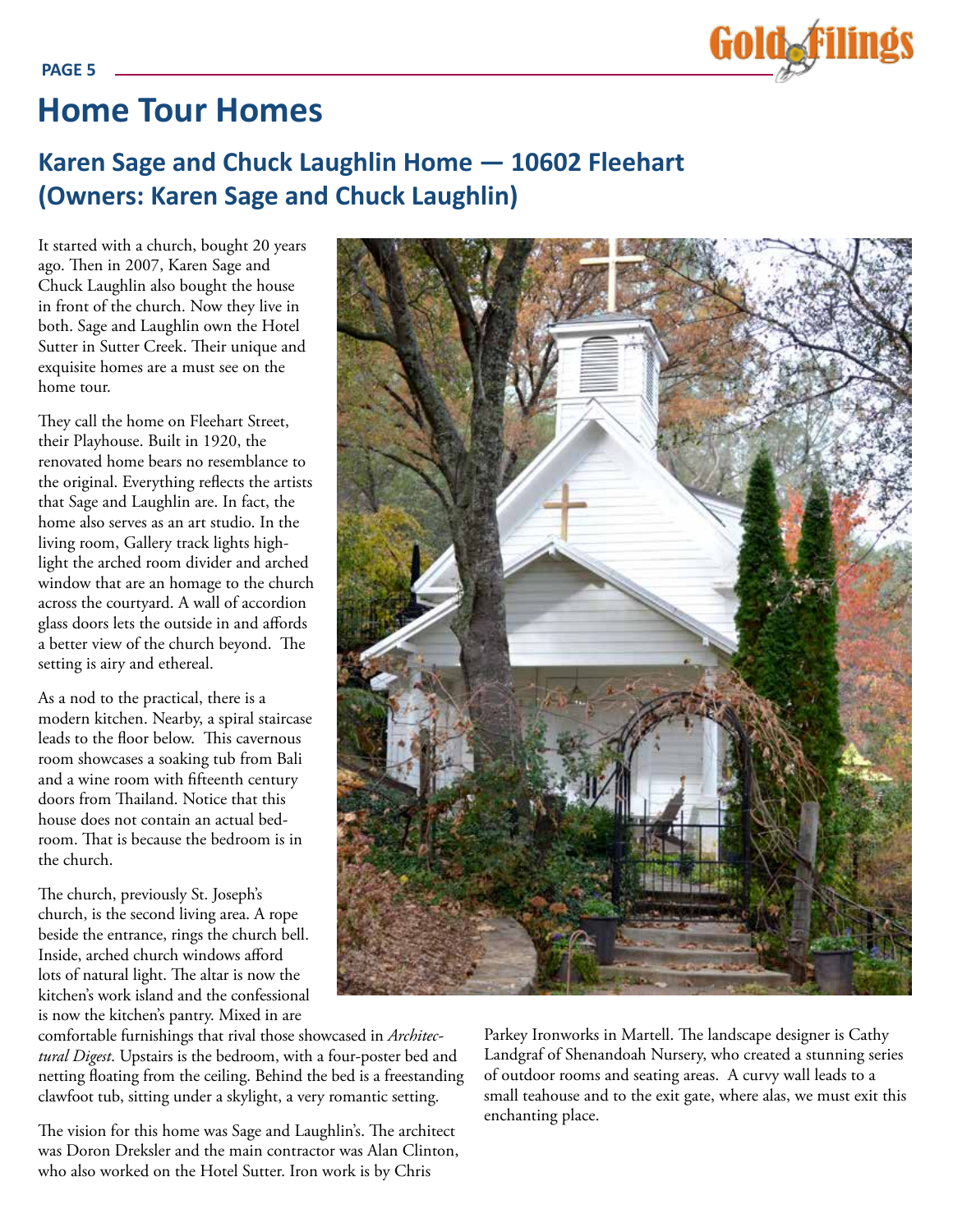

# **2016-2017 Nominating Committee News**

The Nominating Committee has been formed: Nancy Street, Michele Powell, and Isabel Singleton. AAUW Amador currently has 96 members, and we need you to serve for the continued operation of the branch. Due to recruitment difficulties in the past few years, we are very concerned that not enough members will be willing to step up to serve as officers or board members for the 2016-17 year. Elected officers and scholarship chairs can serve no more than two consecutive terms in that position, except for Treasurer, who may serve for three. This means we need many new board members to keep the branch going. At this time the following positions are open.

## **Elected Officers –**

**President President-Elect Program Vice President Membership Vice President Funds Vice President Secretary Treasurer Appointed Board Members – Community Representative Historian Home Tour Chair Hospitality Chair Public Relations Community College Scholarship Chair Tech Trek Scholarship Chair Website Editor**  We cannot have a branch without a President, Treasurer, and

Secretary. And the other positions are extremely important to the continued operation of the branch and the promotion of AAUW's mission and goals in Amador County. When a position is not filled, the workload of that job usually falls on the President or another Board Member, who already have a job to do! All positions can be shared. Please volunteer for a board position ASAP (before you get the shoulder tap or phone call). *Thank you!*

Below are brief descriptions of all branch board positions. More detailed information is available on the AAUW Amador Branch website at http://amador-ca.aauw.net under Members Only-Job Descriptions. Starred positions are voting board members and attendance at Board meeting is expected for the purpose of a quorum. Positions in green are currently open.

**\*President:** conducts the AAUW Amador Branch business; oversees and takes an active role in the branch and community as its official spokesperson; and plans and leads the board meetings.

**\*President-Elect:** assists the President and becomes acquainted with the duties and responsibilities of the presidency in order to assume that position the following term.

**\*Program Vice President:** plans and implements branch programs to promote the mission of AAUW with the help of the program committee and program leads.

**\*Membership Vice President:** organizes efforts to recruit and sustain a diverse, active branch membership.

**\*Funds Vice President:** promotes various AAUW Funds, organizes the annual Funds event to honor scholarship recipients, and convenes a committee to name gift honorees.

**\*Secretary:** serves as branch recording and corresponding secretary.

**\*Treasurer:** oversees the fiscal operations of the branch, including regular written financial reports, budget development, and filing state and federal tax forms.

**\*By-Laws:** keeps branch by-laws current and consistent with National, California and Amador branch by-laws.

**\*Community Representative:** coordinates efforts to support or collaborate with other community organizations in Amador County to advance AAUW's mission with Board approval. Serves as a program lead when requested by the board.

**\*Historian:** keeps and maintains records of branch activities and programs.

**\*Home Tour Chair:** Assembles a committee to carry out the necessary duties to produce the Home Tour and serves as its leader.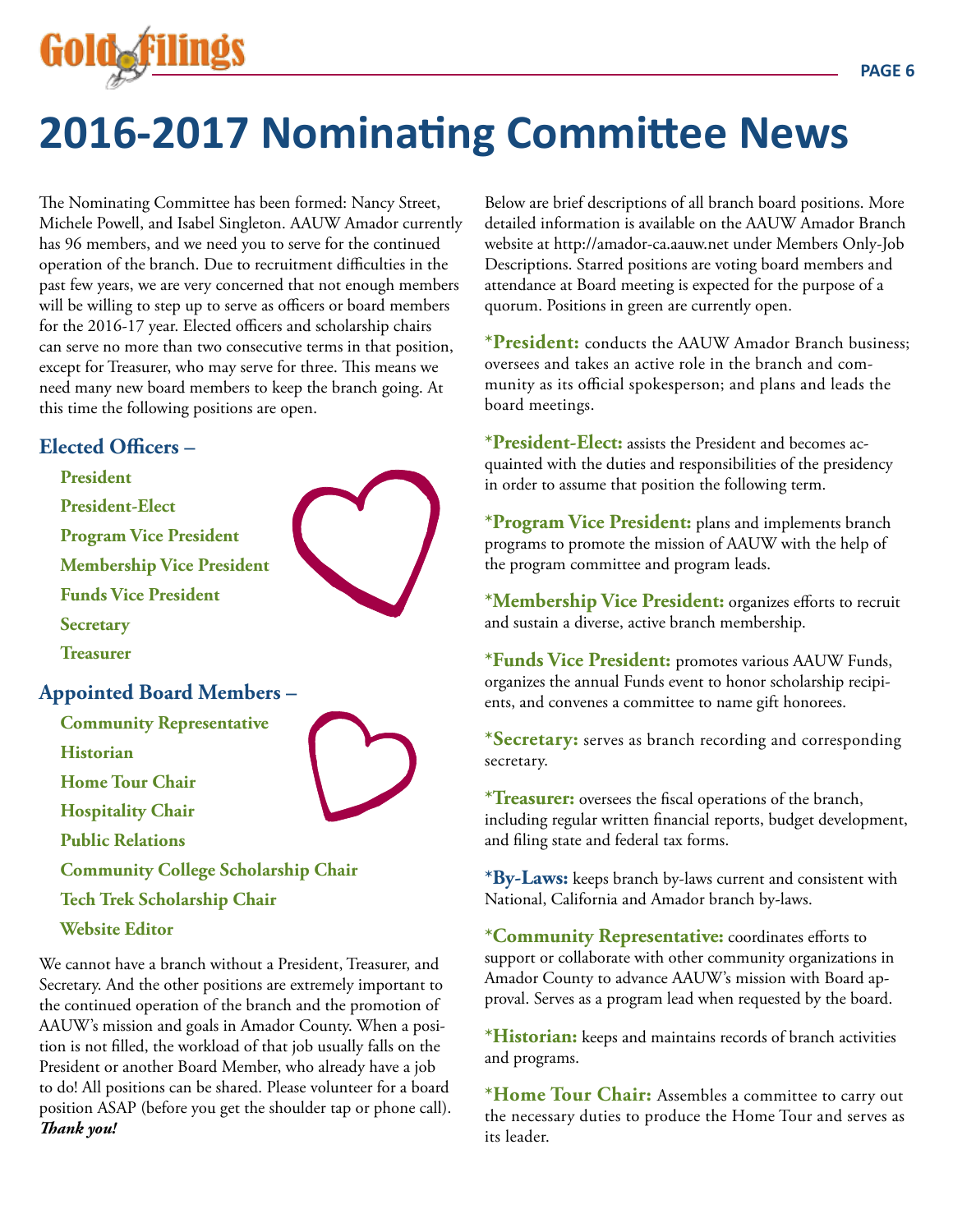# **Board Briefs – 1/20/16**

- The minutes for November 18, 2015 were approved as written.
- The Treasurer gave her report.
- January is set. The February Program was discussed. There have been some issues with the licensing for screening *He Named Me Malala*. Due to time constraints, this program will be rescheduled until next Fall. Some alternatives programs were discussed. The Program committee will pursue them.
- One new member has joined. Membership cards will be available next month.
- Organization of the Home Tour is progressing. Poster, tickets, and brochure are being finalized. The committee continues to work on parking and transportation. The website will be updated and hostesses are being recruited. The Tea site should work fine. Quilt tickets are being distributed for sale.
- A proposal to put Libations and Conversations under the aegis of the Membership Chair was presented. Board members will review it and make a decision later.
- The Nominating committee is gearing up to recruit volunteers to serve as elected officers and appointed board members. There is concern that the branch may face a crisis of leadership if not enough members step up to serve. The branch must have a president, a secretary, and a treasurer. Board members can help by speaking to and nominating members.
- The North San Joaquin Area will meet on February 23, 2016 in Modesto. Michele Powell and Nancy Street might attend.
- The future of AAUW-Amador branch was discussed. A committee has been formed to develop a brief survey to address concerns, needs and goals.

# **Nominating Committee News Continued**

**Hospitality Chair:** organizes refreshments and supplies to help create a welcoming and comfortable environment at selected meetings and events.

**\*International Interests Chair:** serves as a resource on international issues affecting women and serves as a program lead if requested.

**\*Newsletter Editor:** is responsible for the creation and distribution of a newsletter that will keep the membership informed about branch activities and issues.

**\*Public Relations Chair:** serves as the primary communications link between the branch and the community. Provides publicity for branch activities and events open to the general public as well as selected non-public events.

**\*Public Policy/Educational Equity Chair:** reviews relevant subject matter from AAUW National and State and provides information to branch members as is appropriate. Serves as a program lead when requested by the board.

**Scholarship Chairs (Community College, Upper Division/Grad/Reentry):** are responsible for forming a

committee to screen and select applicants either separately or together for each division.

**Scholarship Chair (Tech Trek):** supervises the selection and registration of the branch Tech Trek girls. Chair acts as liaison between the branch, the local junior high schools and the director of the local Tech Trek camp.

**Sunshine Chair:** sends notes and cards to members in need of a bit of "sunshine" or congratulations.

**Website Editor:** is responsible for managing the AAUW-Amador website, including updating and reviewing content.

# **Upcoming Libations & Conversations**

Libations and Conversations is meeting at Hotel Sutter in the back dining room on Tuesday, February 23rd, 2016 from 5:30-6:30 pm. The topic for discussion is "Women's Representation in Public Office." Please feel free to stay for dinner.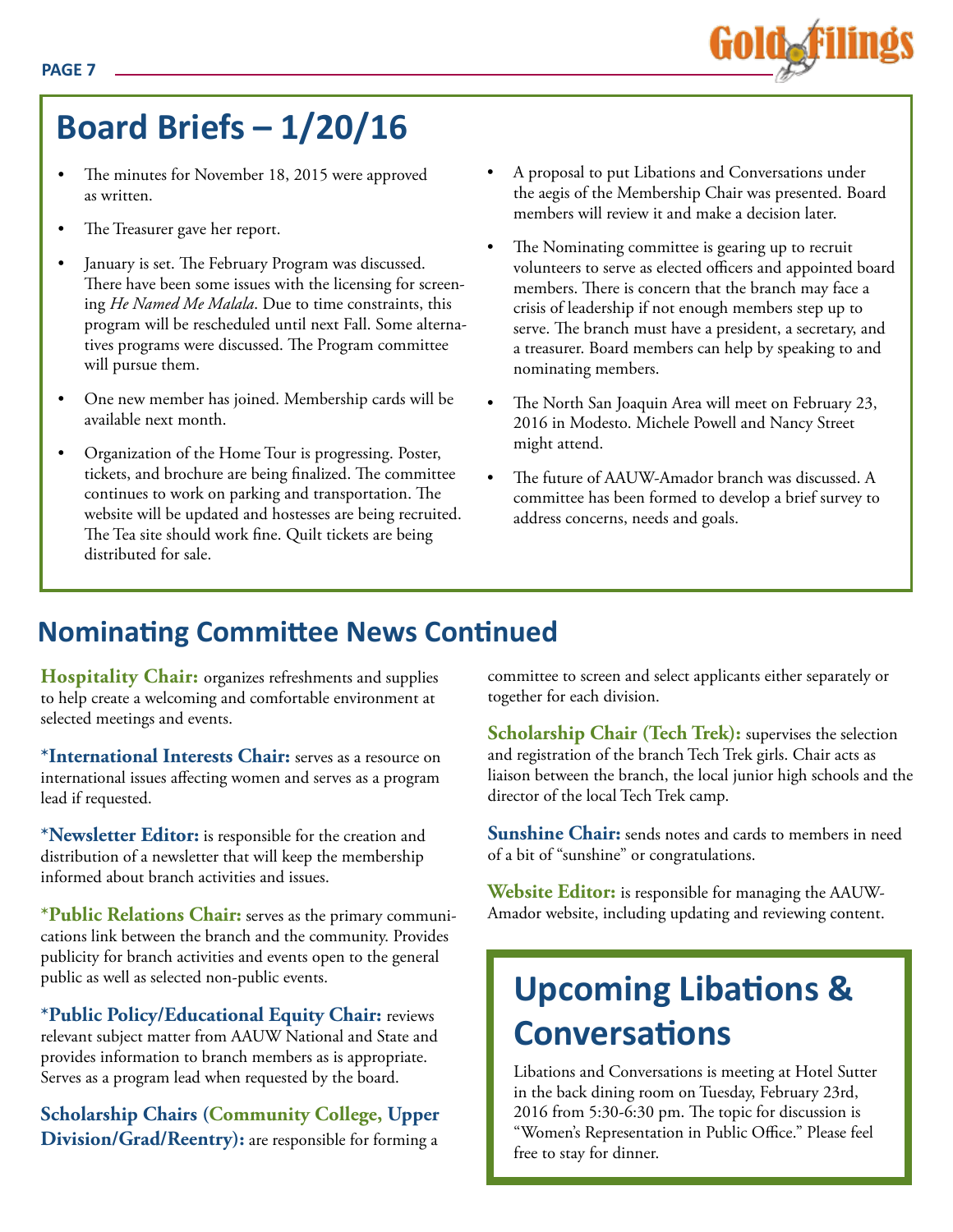

# **Getting to Know You: Angel LeSage**

#### *by Kathy Allen*

Angel was born and grew up in the small southern California town of Placentia, and attended Valencia high school. Placentia

is community where things don't change that much with time; for example, some of Angel's teachers also taught her father when he was a student at Valencia High School.

Angel attended nursing school at Fresno State University, achieving her BS in Nursing and becoming a public health nurse and a pediatric nurse practitioner. But she spent the main part of her career (30 years) in public health as Nursing Director for Amador County Public Health. Some of her work responsibilities included communicable disease prevention and investigation, as well as immunizations management and administration for seniors and children. She also gained skills over the years as a spokesperson for public health. Even after retirement, she continues to chair the Amador First 5 Commission.

While in college, Angel met her roommate's brother, John LeSage, when she and her roommate hitched a ride from Fresno to Southern California for Christmas break, riding together in John's

pick-up truck that was full of furniture for Christmas presents. This was during the time of gas shortages and so the trip included lots of long waits at gas stations. She and John hit it off instantly. They talked and talked, and had so much to say to each other. During one of the gas station stops, her roommate, who had been sitting in between them on the truck's bench seat, decided to let Angel sit in the middle where their conversation could continue without talking over her head! After 32 years together, Angel and John find that they still have lots to say to each other!





Angel's main passion is showing her Jersey Wooly rabbits. Over 20 years ago she started this as a 4-H project with her daughter,



but continued to do this for the love of the exhibition hobby long after her daughter had outgrown her interest. As current President of the National Jersey Wooly Rabbit Club, she manages the day-to-day operation of this national club with a membership of over 450 exhibitors. Angel has been successful at rabbit exhibition and has established a good reputation in the rabbit world with her Jersey Woolies.

Angel started quilting again in 2010, after a hiatus of 30 years. Her original love of quilting started when she was in her teens and she continued into her twenties. But career and family took over her time and it was one of the things she had to give up. Now retired, she has returned to the fiber arts that she loves.

In regards to her family, Angel and her husband, John, have recently become grandparents for the first time. She is thrilled at the birth of her granddaughter, and looks forward to watching her grow into a young woman.

Angel joined AAUW after her home was on the Home Tour in 2014. She had been a member in the early 1980s, but work and motherhood made it impossible to participate. Now retired, Angel looks forward to once again participating in this very worthwhile organization.

Welcome Angel!



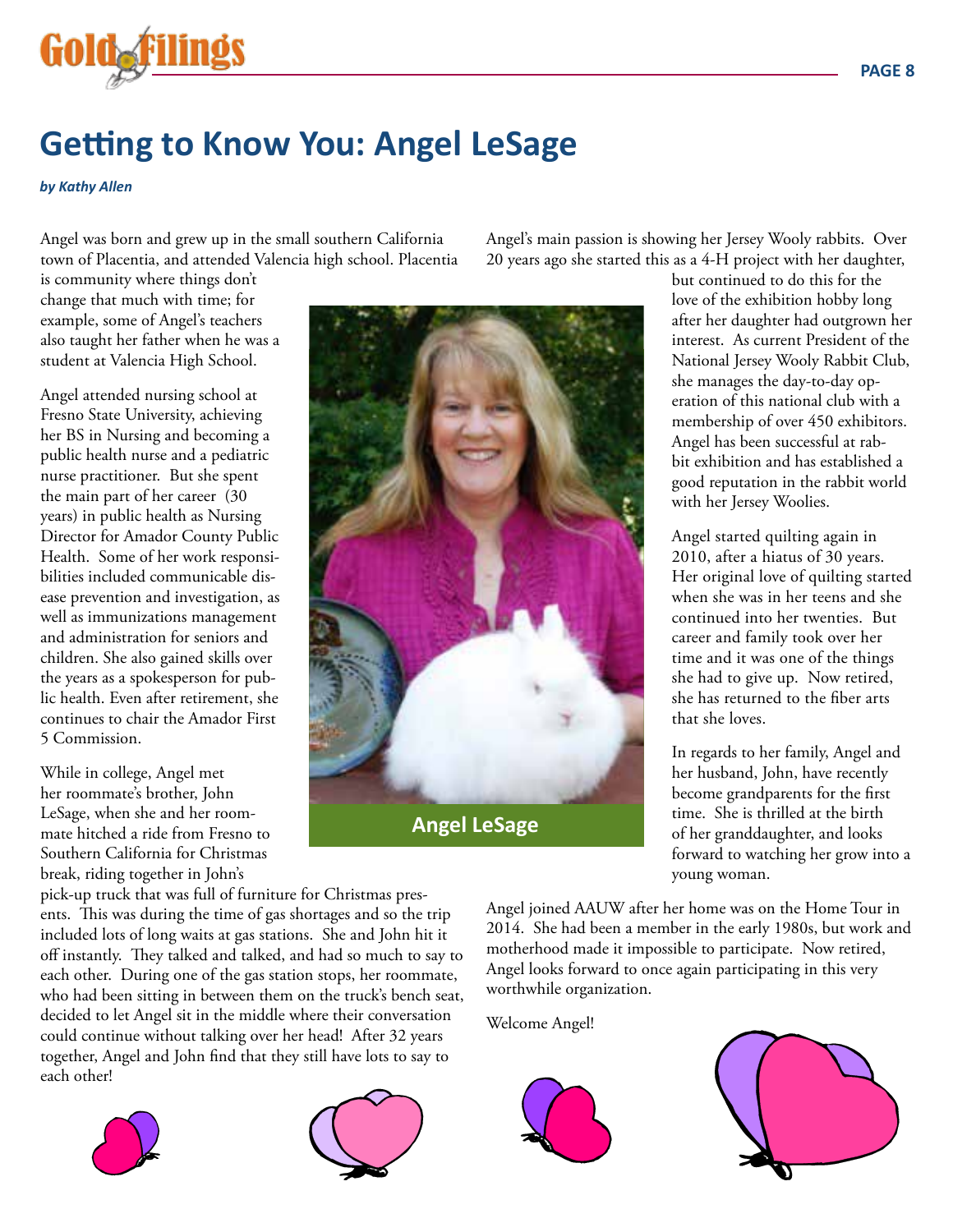

# **Getting to Know You: Carolyn Vargas**

#### *By Michele Powell*

I first met Carolyn when she began instructing our workout classes when our regular instructor was pregnant and was stopping working out. That first meeting was back in April and Jim and I have worked out with her ever since. This afternoon Carolyn and I had a fun and delicious lunch at the Blue Moon Café in Pine Grove getting to know more about each other.

Carolyn and her husband, Jose, moved to Amador County one and a half years ago in June 2014. Thirteen years ago while they were still living in Dublin, California, they bought property in Pioneer, east of Mace Meadows, that they used for RV vacations and getaways with the intention of building a home on it when

they retired. When the time came for Carolyn to retire, their plans changed. They decided not to build, but to buy an existing house in the Mace Meadows area of Pioneer because they loved the area so much.

This turned out to a pretty exciting episode in their lives because at the same time as they were looking for a home, Jose and Carolyn were planning a three week trip to Japan and China. They took that trip but before they left they listed, sold and closed on their home in Dublin within three weeks! They moved all their belongings to their property in Pioneer while their Pioneer purchase closed, which was all finalized three days after they returned from their trip. Yep… they moved twice! Carolyn spent the last



**Carolyn Vargas**

worked 25 years at Lawrence Livermore National Laboratory as a mechanical design engineer and design team supervisor for the target fabrication group of the National Ignition Facility (NIF).

Carolyn has always been an athlete starting with basketball and volleyball in high school. When her children played sports she was always the team coach and after they grew up, Carolyn was a coach for a

volleyball club in Dublin. It is no surprise that she has reinvented herself as a certified personal trainer. In May she earned her certification through ACE (American Council on Exercise) and has worked as a trainer at Bodies-n- Balance in Jackson since January 2015 averaging about 12 hours a week.

Carolyn and Jose enjoy international travel and in the past several years have toured Japan, China, Italy, Greece, and Croatia. They also enjoy taking their RV to visit places in this country — most recently Colorado, Arizona and Yellowstone National Park, where they took their two grandchildren this past summer. Carolyn and Jose have five children between them, she has two and he has three.

six months of working life commuting between weekends in Pioneer and living weekdays in Dublin with one of her stepdaughters and her husband.

Carolyn grew up mostly in Colorado and right after high school started at Mesa College in Grand Junction, CO with a volleyball scholarship. She soon left to get married, but went back to college ten years later to get her AS in Drafting Technology from the College of San Mateo. After earning her degree, she continued to take classes in math, science and engineering. Carolyn

Carolyn has many interests and hobbies that keep her busy when she isn't at Bodies-n-Balance and spending time with family and friends. She loves to bake and decorate cakes. Other interests include golf, cooking, and perfecting her technique with gourmet recipes such as Indian butter chicken, gardening and canning.

Please join me in offering a warm welcome to Carolyn Vargas.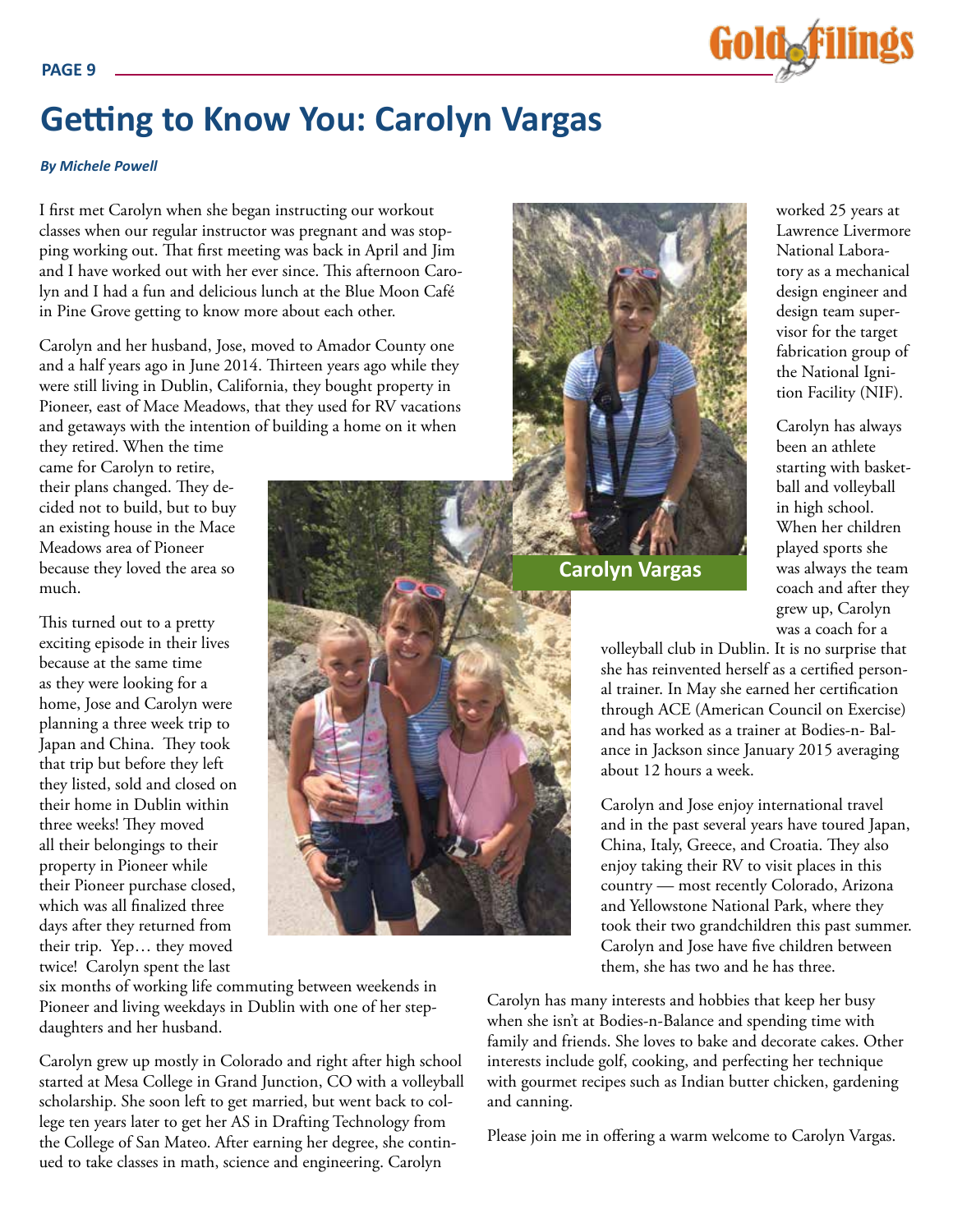# **Special Interest Groups**

# **Afternoon Book Group**

Robin Stolk, Chair *robinfstolk@sbcglobal.net*

Join us for a thoughtful and friendly book discussion the 2nd Monday of each month at 2 p.m. Our next meeting is Feb. 8th at Judy Venckus' home. We will be discussing *The Lady in Gold* by Anne Marie Connor. New members are welcome. If you'd like to join the group, contact Robin Stolk.



#### **Art in Action**

Bev York, Chair *likacb@volcano.net*

We are a group whose members enjoy drawing and painting at each others' homes or various outdoor locations such as PiPi

Valley, Bear River, and Lake Tabeaud. We share information about art workshops and gallery exhibits. Art in Action group members are responsible for the Art Show at the Home Tour. Beginners are welcome. Lunch is always part of the day. Meetings are every 2nd & 4th Tuesday. Contact Bev for information about the next meeting.



# **Book Lovers & Page Turners**

Jackie Martinez, Chair *jackiemartinezm@aol.com*

Come join us! We meet at 2 p.m. on the fourth Monday of each month (except December) at members' homes. We have great discussions about books while

sharing a light dessert. New members are welcome. Our next meeting is February 22 at the home of Mary Thorpe. We'll discuss *Being Mortal* by Atul Gawande. If you'd like to join these conversations, contact the hostess by email or phone. If you'd conversations, contact the hostess by email or phone. If you'd<br>like to join the book group, contact Jackie Martinez.

# **Cork & Fork**

Michele Powell, Chair *powell.michele288@gmail.com*

This group meets every other month to enjoy wine tasting and appetizers. Members' homes are the usual meeting place, but we sometimes gather at a winery tasting room or other appropriate venue.

The next meeting is Sunday March 13 at 5:30. If you'd like to join Cork & Fork or for more information about the group, contact Michele Powell.

#### **Garden Groupies**

Judy Venckus, Chair *venckus@aol.com*

Garden Groupies love plants and the beauty they add to our lives! No digging, raking or pruning is required. Instead we visit some very interesting places. Keeping this month's weather in mind, we will be visiting an indoor



garden gift shop rather than a nursery. The Gifted Gardener, 1752 J Street, Sacramento, sells seeds, bird feeders, tools, garden art, and some succulents. We will depart the parking lot next to the Sutter Creek post office at 10 AM on Wednesday, February 17. RSVP venckus@aol.com if you can join us.

#### **Lunch Bunch**

Kelli Garcia, Chair *kgarciaod@hotmail.com* 

February Lunch Bunch will be at Strings Italian Restaurant — 11976 CA-88, Jackson — on Thursday February 11 at 11:45 AM. RSVP to Lynne Brumit



by Tuesday February 9. Please bring a Valentine's card for a card exchange.